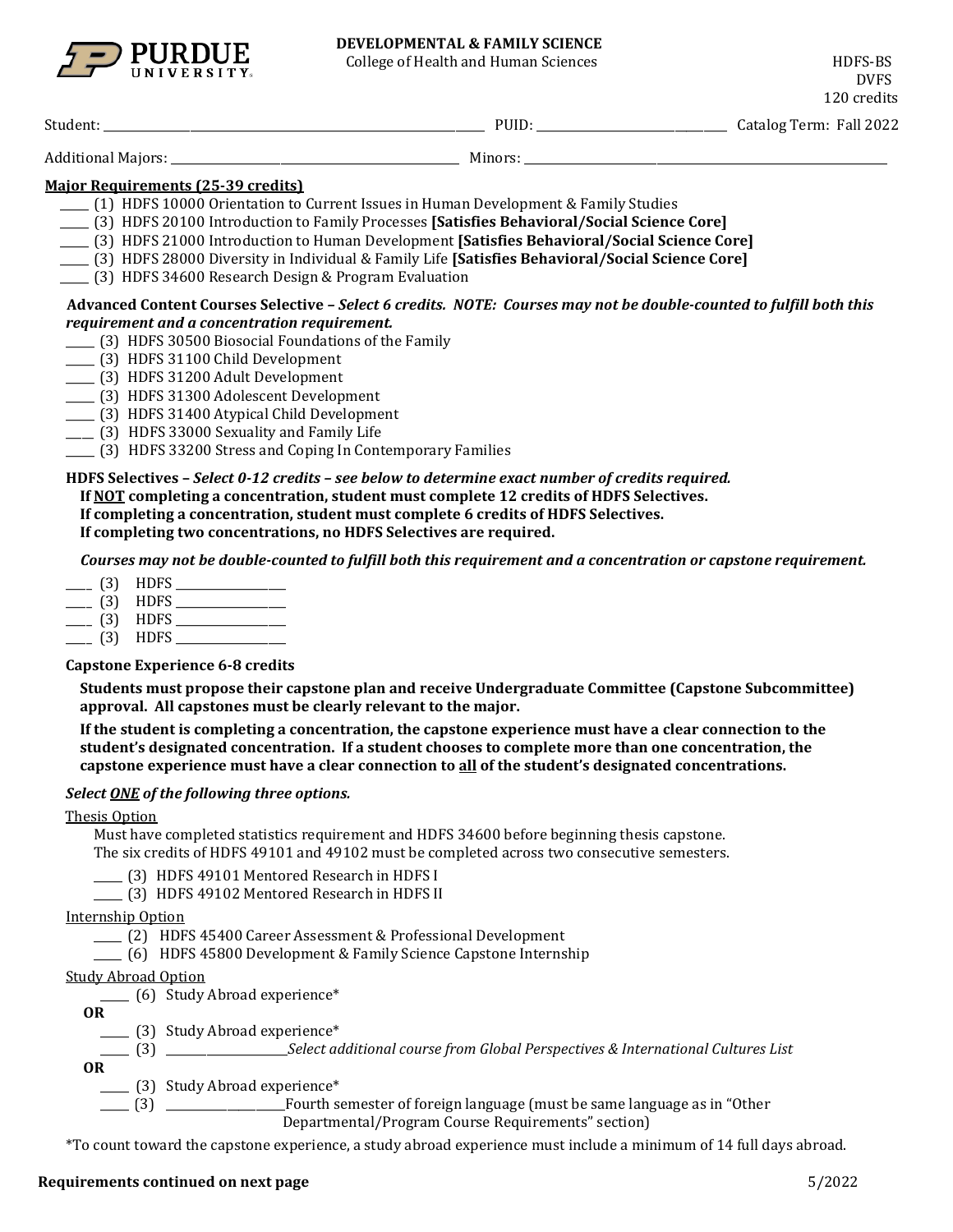## **Other Departmental / Program Course Requirements (40-43 credits)**

| <u> ulti bepai tinentai / 1 rogram course Requirements   ro-rs-ereults  </u>                                            |
|-------------------------------------------------------------------------------------------------------------------------|
| COM 11400 Fundamental of Speech Communication or EDPS 31500 Collaborative Leadership:<br>(3)                            |
| <b>Interpersonal Skills [Satisfies Oral Communication Core]</b>                                                         |
| CNIT 13600 Personal Computing Technology & Applications or CS 23500 Introduction to Organizational Computing<br>(3)     |
| (4-3) ENGL 10600 First-Year Composition or ENGL 10800 Accelerated First-Year Composition [Satisfies Written             |
| <b>Communication and Information Literacy Cores]</b>                                                                    |
| 10100 Foreign Language (Total of 9 credits - must be from one language)<br>(3)                                          |
| (3)<br>10200                                                                                                            |
| $- (3)$<br>20100                                                                                                        |
| $- (3)$<br>EDCI 22200 Knowing the World Through Mathematics or MA 15555 Quantitative Reasoning or                       |
| select any course from University list EXCEPT MA 13800 [Satisfies Quantitative Reasoning Core]                          |
| STAT 11300 Statistics & Society or STAT 30100 Elementary Statistical Methods or SOC 38200<br>(3)                        |
| Introduction to Statistics in Sociology or PSY 20100 Introduction to Statistics in Psychology                           |
| (IF STAT 11300 selected, satisfies Science, Technology & Society Core)                                                  |
| Global Perspectives & International Cultures Selective - select from list<br>(3)                                        |
| $- (3)$<br>Human Health Selective - select from list                                                                    |
| (3)<br>[Humanities Core] - select from University list                                                                  |
| [Science Core] - select from University list<br>(3)                                                                     |
| [Science Core] - select from University list<br>(3)                                                                     |
| $(1-3)$<br><b>[Science, Technology &amp; Society Core]</b> - select from University list (IF STAT 11300 is selected for |
| other requirements, this requirement is fulfilled)                                                                      |

## **Electives 38-55 credits**

**When selecting electives, note that 32 credits of upper division (30000/40000 level) classes must be completed to meet graduation requirements.**

**At least 32 credits of coursework required at 30000 level or higher to meet graduation requirements.**

**120 semester credits required for Bachelor of Science degree**

## **OPTIONAL CONCENTRATIONS**

Please note that to complete a concentration, your required capstone experience (above) must also be related to the concentration(s).

Child Development Concentration – CHLV (12 credits)

- \_\_\_\_\_ (3) HDFS 31000 Guidance in Early Childhood or HDFS 34100 Working with Parents
- \_\_\_\_\_ (3) HDFS 31100 Child Development
- \_\_\_\_\_ (3) HDFS 31300 Adolescent Development or HDFS 42000 Developmental Foundations of Infant and Toddler Curriculum
- \_\_\_\_\_ (3) HDFS 31400 Atypical Child Development

## Family & Community Health Concentration – FCHL (11-12 credits)

- \_\_\_\_\_ (3-2)ANTH 34000 Global Perspectives on Health or PUBH 24000 Global Health
- \_\_\_\_\_ (3) HDFS 30500 Biosocial Foundations of the Family
- \_\_\_\_\_ (3) HDFS 32500 Health and Health Care for Children and Families or PUBH 22500 Contemporary Women's Health
- \_\_\_\_\_ (3) HSCI 20100 Principles of Public Health Science

DVFS 5/2022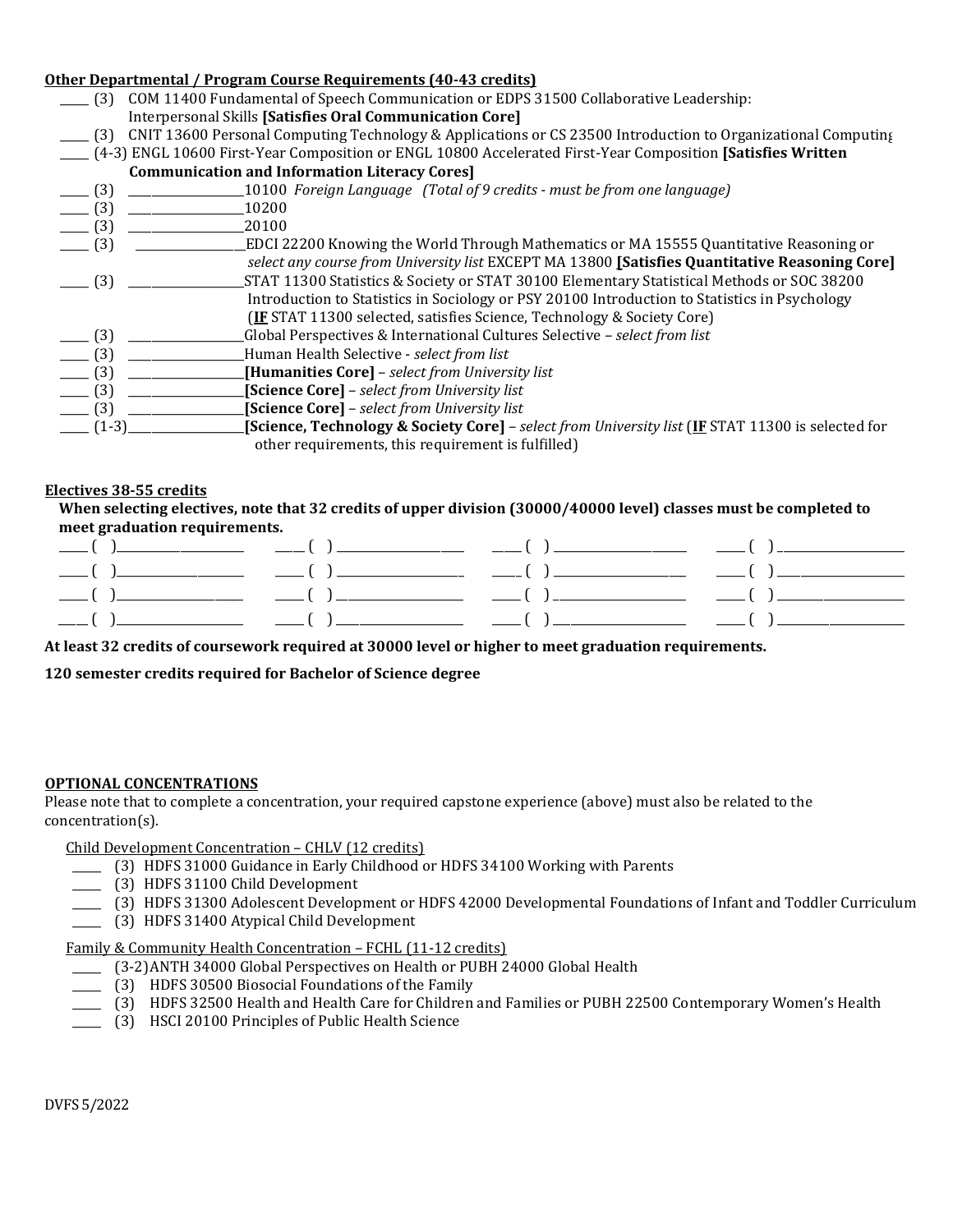University Foundational Learning Outcomes List:<https://www.purdue.edu/provost/students/s-initiatives/curriculum/courses.html>

|                   | <u>Global Perspectives &amp; International Cultures List</u> |
|-------------------|--------------------------------------------------------------|
| AGEC 25000        | Economic Geography of World Food and Resources               |
| <b>ANTH 23000</b> | <b>Gender Across Cultures</b>                                |
| ARAB 23900        | Arab Women Writers                                           |
| *ARAB 28000       | Arabic Culture                                               |
| ARAB 28100        | Introduction to Islamic Civilization and Culture             |
| *CHNS 28000       | Topics in Chinese Civilization and Culture                   |
| COM 22400         | Communicating in the Global Workplace                        |
| <b>HDFS 22500</b> | Human Development Across Cultures                            |
| *HIST 21000       | The Making of Modern Africa                                  |
| *HIST 34000       | Modern China                                                 |
| HTM 37200         | Global Tourism Geography                                     |
| *LC 23900         | Women Writers in Translation                                 |
| *PHIL 11400       | Global Moral Issues                                          |
| *PHIL 23000       | Religions of the East                                        |
| POL 13000         | Introduction to International Relations                      |
| POL 14100         | Governments of the World                                     |
| *REL 20000        | Introduction to the Study of Religion                        |
| SPAN 32200        | Spanish for the Health Professions                           |

## **\*Also fulfills Humanities University Foundational Core Requirement**

| Hum <u>an Health Selective List</u> |                                                  |
|-------------------------------------|--------------------------------------------------|
| <b>ANTH 21200</b>                   | Culture, Food, and Health                        |
| ANTH 33700                          | Human Diet: Origins and Evolution                |
| ANTH 34000                          | Global Perspectives on Health                    |
| COM 37800                           | Introduction to Health Communication             |
| COM 47800                           | <b>Health Communication Campaigns</b>            |
| <b>HDFS 32500</b>                   | Health and Health Care for Children and Families |
| HIST 36305                          | The History of Medicine and Public Health        |
| <b>HIST 47005</b>                   | Women and Health in America                      |
| HK 23100                            | Substance Abuse and Health                       |
| <b>HSCI 20100</b>                   | Principles of Public Health Science              |
| <b>HSCI 30500</b>                   | <b>Basics of Oncology</b>                        |
| <b>NUTR 30300</b>                   | <b>Essentials of Nutrition</b>                   |
| <b>NUTR 31500</b>                   | <b>Fundamentals of Nutrition</b>                 |
| <b>PHIL 27000</b>                   | Biomedical Ethics                                |
| PUBH 20500                          | <b>Basic Public Health Studies</b>               |
| <b>PUBH 22500</b>                   | Contemporary Women's Health                      |
| <b>PUBH 23500</b>                   | <b>Stress and Human Health</b>                   |
| SOC 37400                           | Medical Sociology                                |
| SOC 57600                           | Health and Aging in Social Context               |

#### Foreign Language - must be from one language

Select from American Sign Language, Arabic, Chinese, French, German, Greek, Hebrew, Italian, Japanese, Latin, Portuguese, Russian, or Spanish

A student may elect the Pass / Not-Pass (P/NP) grading option for elective courses only, unless an academic unit requires that a specific departmental course/s be taken P/NP. Students may elect to take University Core Curriculum courses P/NP; however, some major Plans of Study require courses that also fulfill UCC foundational outcomes. In such cases, students may not elect the P/NP option. A maximum of 24 credits of elective courses under the P/NP grading option can be used toward graduation requirements. For further information, students should refer to the College of Health and Human Sciences P/NP Policy.

Students are encouraged to use this advising worksheet as a resource when planning progress toward completion of degree requirements. An Academic Advisor may be contacted for assistance in interpreting this worksheet. This worksheet is not an academic transcript, and it is not official notification of completion of degree or certificate requirements. The University Catalog is the authoritative source for displaying plans of study. The student is ultimately responsible for knowing and completing all degree requirements